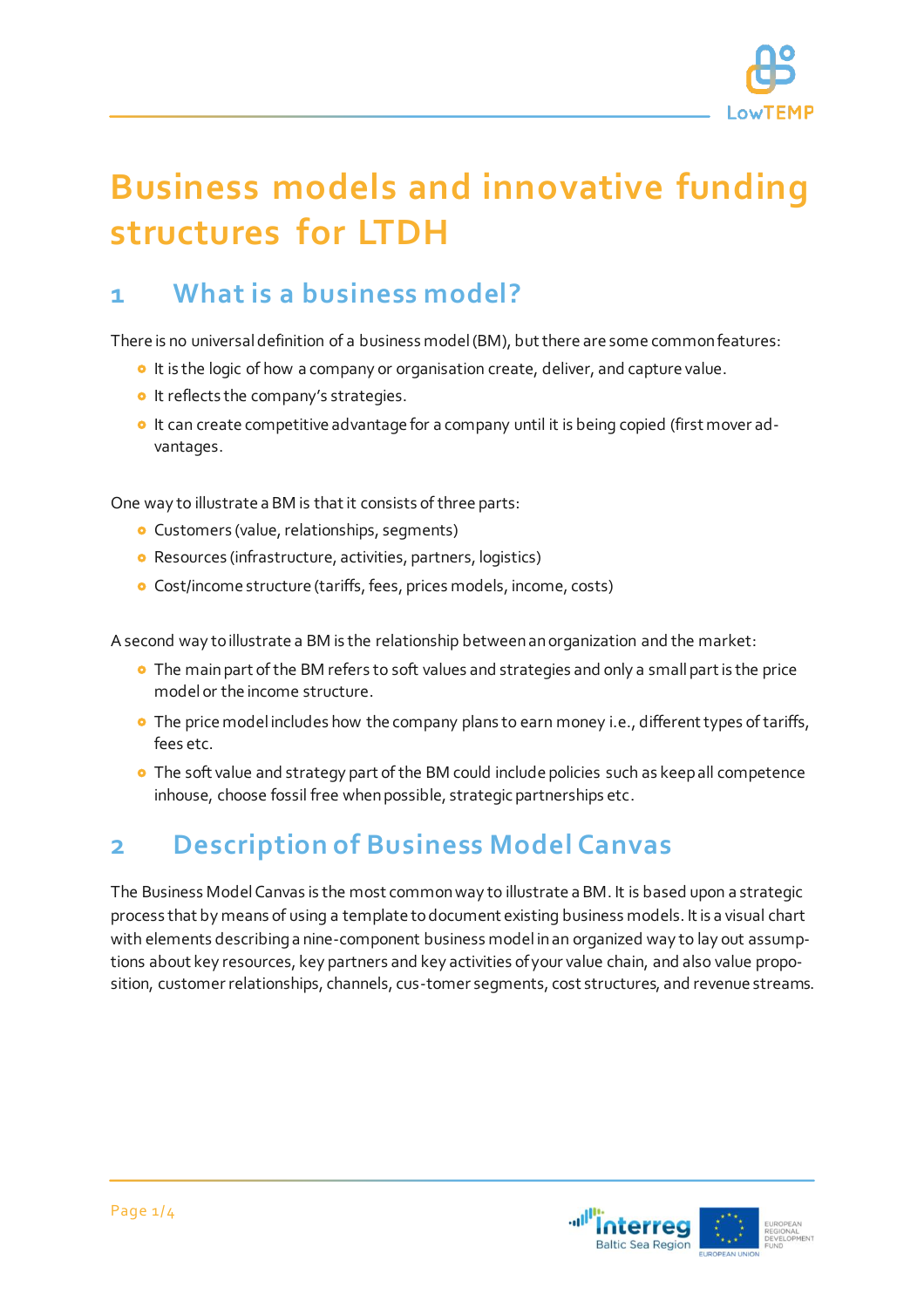



*Figure 1 Business model canvas(Based on Strategyzer.com)*

### **2.1 Business Model Canvas for conventional district heating**

When using the business model canvas tool on conventional distict heating classic business model for district heating, it is a conventional production and business logic is economies of scale. And the business model is rather straight forward. The customer segments of the DH business model, the largest customer segment is professional customers e.g., large building owners.

The key resources are production units and distribution networks. Key partnerships are fuel providers. And the key activities are production, distribution, and maintenance. The value proposition for the conventional district heating is heat and hot water. The customer relationship is that the company is provider of heat to the consumer. And the channel for communication are invoices and campaigns. The cost structure is based onlarge fixed costs on the other hand and the revenue streams are also rather fixed and large.

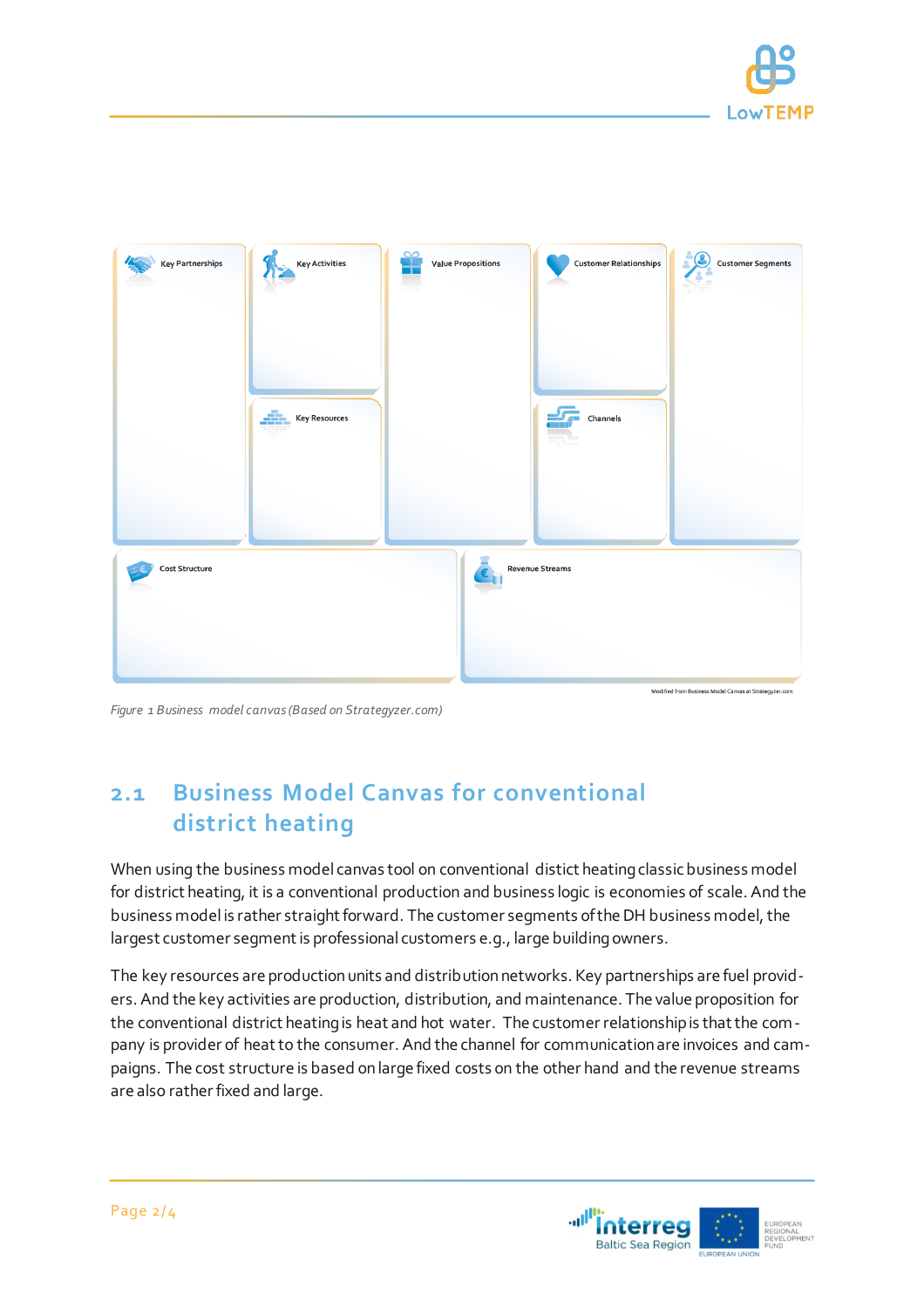

#### **2.2 Business Model Canvas adapted to low temperature district heating**

Low temperature district heating will in most cases require a different business model than conventional district heating. The exact business model needs to be designed from local conditions, heat sources and customers.

Some of the factors that are predicted to change includes:

| Key collaboration  | More key partnerships, including third party producers of heat.                                                                                       |
|--------------------|-------------------------------------------------------------------------------------------------------------------------------------------------------|
| Key activities     | Shift from being "only" a producer of district heating to offering more services<br>to customers.                                                     |
| Cost structure     | Larger diversity in costs, heat production units of different sizes and an in-<br>creased purchase of heat from third parties including surplus heat. |
| Revenue streams    | More types of customers, but smaller volumes sold. Owners of near zero en-<br>ergy buildings could also be potential customers.                       |
| Customer relations | More frequent relations, introduction of LTDH might require designing for<br>other installations in buildings and the margins for error is less.      |

# **3 Examples of other business model tools**

In the LowTEMP project, other business model tools are described in the Study on Business Models and Innovative funding structures, which can be downloaded from lowtemp.eu. They include:

- The Helicopter Model (developed in LowTEMP), a model to help investigate the conditions in the regional landscape and surroundings.
- The Ladder of Value (developed in LowTEMP), a tool which helps define a company's value propositions today and in the future:
- The Bridge Method, helps mapping different stakeholders interest and motivation in a venture, including the establishment of LowTEMP district heating.

## **4 Innovative funding structures**

#### **4.1 Introduction to funding structures**

There are several factors to have in mind when identifying a suitable funding structure for a low temperature district heating investment:

- **•** Characteristics of different countries, including commonly used funding structures.
- **o** Size and ownership of DH systems and companies.